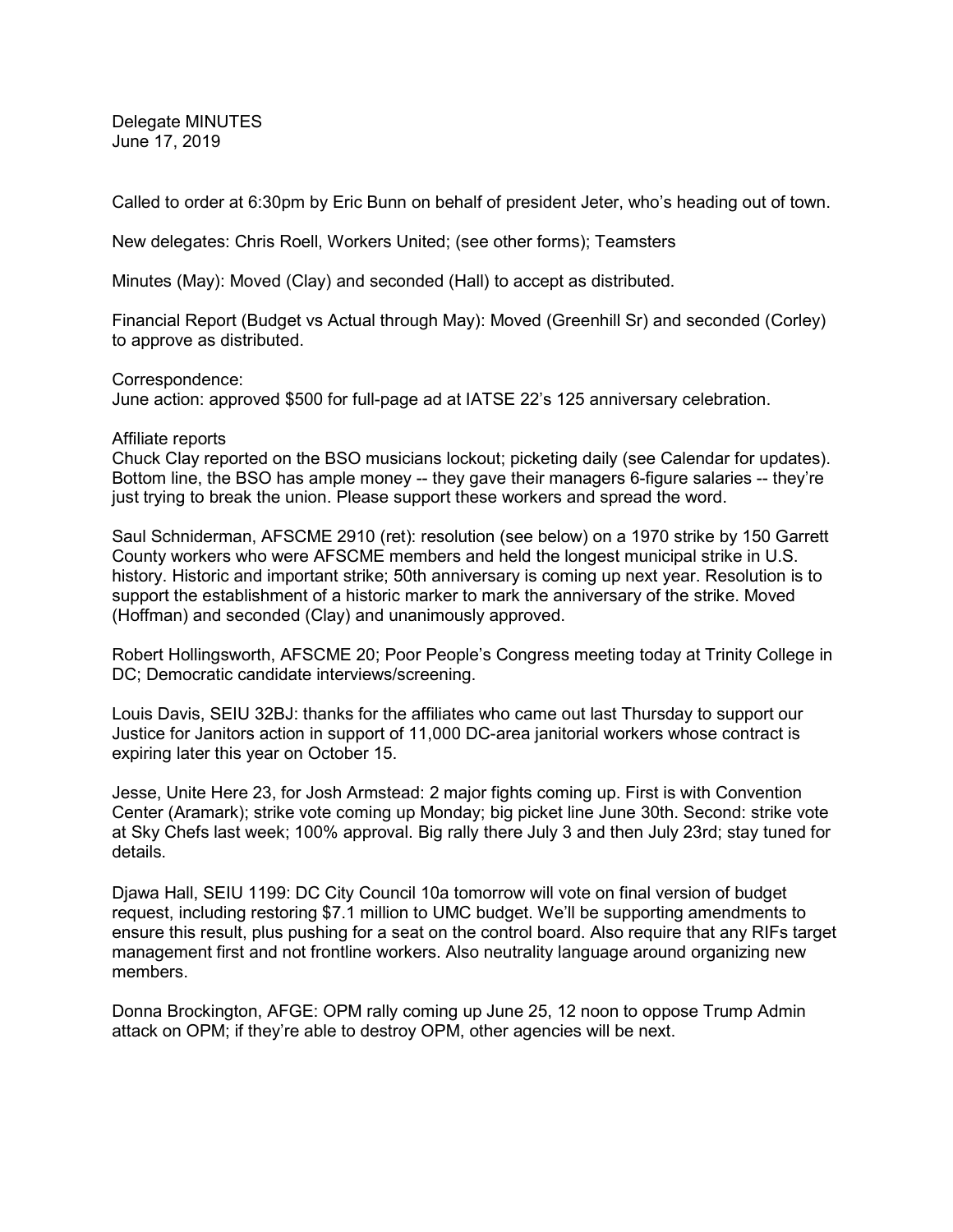Chuck Clay, IATSE 22: At last COPE mtg reported that some of IATSE 22's account had been hacked and warned Board members to implement "positive pay" protections to protect against such fraud.

Bunn noted that program reports have been circulated, so staff will just be covering highlights; please review the written reports for more detail.

### Union Cities

BSO lockout; LaborFest wrap-up; New affiliates; Reminder to get him info for any and all events over the summer break.

#### CSA

Thanks for supporting Labor Night at the Nats; tickets still available 24th annual Golf Tournament coming up in September Building Futures update: graduated 18 men and women from the DC program. Also graduated 5 women from the PG County program.

## COPE

September events now in planning:

- evening conversation with Angela Alsobrooks in PG County
- ditto with Marc Elrich in MontCo
- Legislative priorities get-together with MD Assembly reps

PERB update: Proposed changes to PERB -- sent out an email about this last week -- and we have until July 1 to comment. Will re-send the info, but need to know if anyone is making comments so we can compile.

UMC/UHC update: Djawa Hall reported on the latest status of the UMC saga; basically a significant reduction in services for the local community. Extensive discussion ensued, with many delegates expressing great concern about the future of UMC and also Howard University Hospital. Djawa urged those concerned to join the DC Health Justice Coalition, which is on Facebook, Twitter and Instagram and meets regularly.

Ann Hoffman: first hearing on statehood for DC is the House on July 24 at 10a; please be sure to be there. First time in 218 years.

Adjourned 8:04pm

 $50/50$ 

Attendance: D. Brockington; C Carson; C Clay; N Corley; E Davis; G Farenthold; D Fernandez-Barial; D Fields; S Frum; L Greenhill; D Hall; E Hill; A Hoffman; R Hollingsworth; J Kirk; K Moors; E Newman; A Perry; R Reese; D Richardson; K Richardson; B Robinson; C Roell; W Shaffer; S Schniderman; S Thomas; G Walton; A Wright; F Pinkney; B Blake.

# Resolution to Commemorate the Garrett County Road Worker Strike of 1970